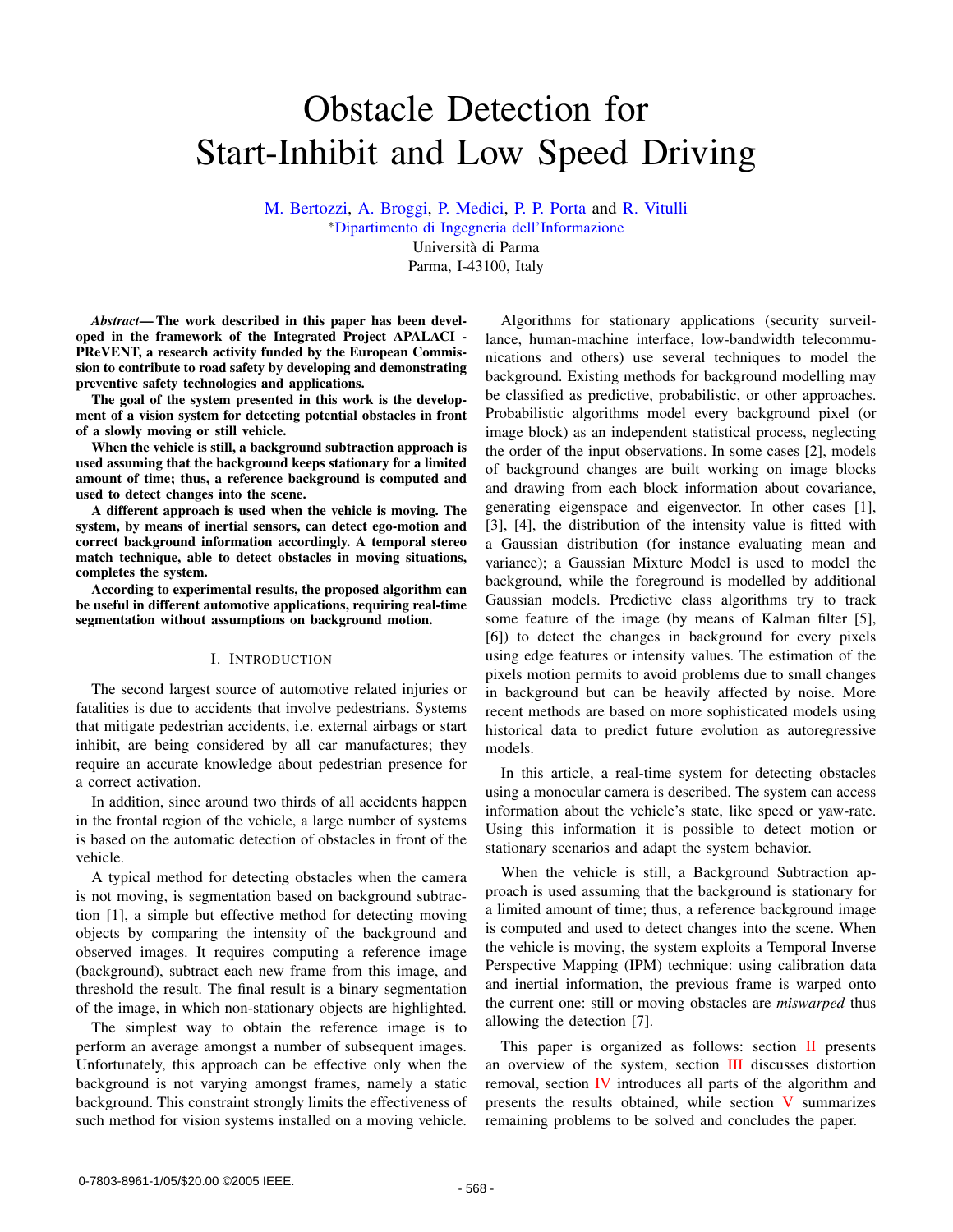

 $(a)$  (b)

Fig. 2. Distortion removal: (*a*) acquired image and (*b*) image without distortion.

Fig. 1. Driver's blind spots and area covered by the camera.

# II. SYSTEM OVERVIEW

The goal of the APALACI project is to develop pre-crash and collision mitigation automotive applications, including the development of innovative sensor fusion techniques. More specifically, it addresses the area close to the vehicle. This includes sensors for pedestrian recognition and methods for distinguishing among different obstacles i.e. vulnerable road users, vehicles, barriers, or other objects.

Amongst the others, two main topics are addressed in this work:

- a Start Inhibit function should prevent truck drivers from accelerating from stationary, when pedestrians or other obstacles are present in the blind spot area (see figure 1), in particular in front of the truck.
- The recognition of obstacles in slow speed situations, by monitoring the blind spot ahead of the vehicle with the aim of informing the driver about pedestrians close to the vehicle or preparing the vehicle to an unavoidable collision (i.e. reducing speed, engage external airbag, retracting the seat belt, and so on).

Two different sensors are used in the system:

- a single color CMOS camera linked to a video framegrabber on a PC;
- an off-the-shelf sensor capable to feed information about speed and yaw rate through the vehicle's CAN bus.

The vision system is installed on a truck, framing the area in front of the vehicle. Since the system needs to cover a quite large area, a camera with a sufficiently large field of view (about 90 degrees) is required. This implies a short focal length and a heavy distortion caused by a fish-eye lens.

# III. DISTORTION REMOVAL

The first phase of the processing is the removal of lens distortion.

Infinite series [8] are needed to fully model non-linear lens distortion. The approach used in the system does not try to discover the lens model, but rather generates a lookup table capable of directly transforming a distorted image to an undistorted one. In this way the distortion can be removed

without using any model, and therefore without any limitation that may be introduced when high level approximations are neglected. Furthermore, it also favorably affects the execution time.

The lookup table is used to map undistorted coordinate  $(x^u, y^u)$  to distorted ones  $(x^d, y^d)$ :

$$
(xd, yd) = fLUT(xu, yu)
$$
 (1)

Each pixel of the undistorted image (the resulting image) needs to have a correspondent in the distorted image (the input image acquired from the camera).

To generate this function an off line processing is used. The image of a calibration grid (see figure 2.a) is acquired using the camera-lens system that needs to be profiled. The grid is composed by equally spaced squares that, thus in the undistorted image the squares have to appear equally spaced as well (see figure 2.b). In the first phase of the processing, feature points  $P_i$  of the distorted image are computed through a flood-fill algorithm. A sparse lookup table is therefore preliminarily computed in order to map the positions of pixels  $P_i$  towards their new position in the undistorted image:

$$
(x_i^d, y_i^d) \leftrightarrow (x_i^u, y_j^u)
$$

In this way, only few values of the lookup table are computed. The values for pixels other than *P<sup>i</sup>* are obtained interpolating with third order polynomials splines.

## IV. ALGORITHM

The general flow of the system is shown in figure 3; a *decisor* examining the video stream selects which algorithm flow should be followed according to the vehicle state.

When the vehicle is not moving, a background subtraction approach is used assuming that the background is stationary for a limited amount of time; a reference background image is computed and used to detect changes into the scene.

Conversely, in motion situations, the system exploits a technique that we named Temporal IPM: using calibration data and inertial information, it is possible to warp the previous frame onto the current one. The positions in which the warped image and the current one differ localize the presence of obstacles.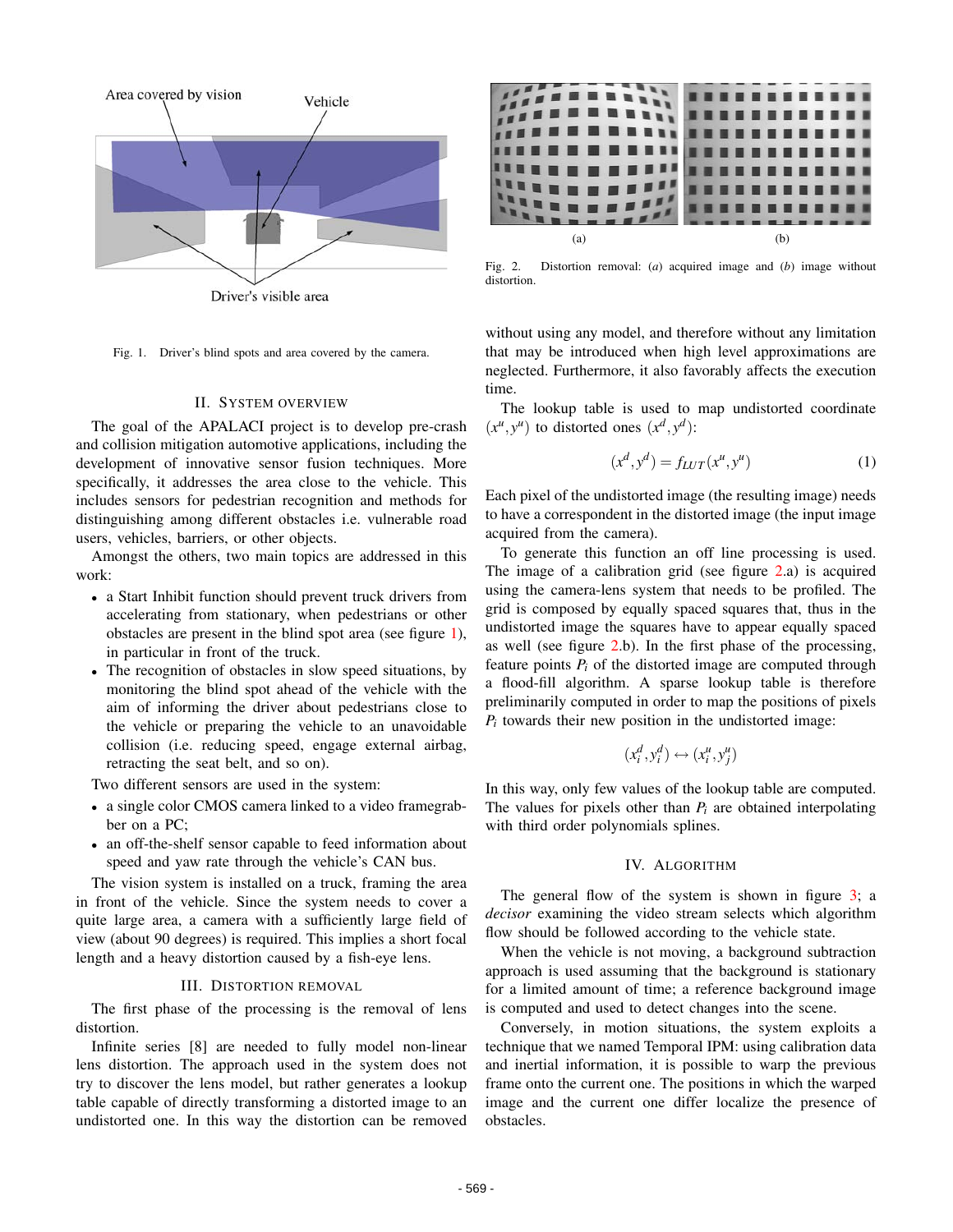

Fig. 3. Overall system flow.



Fig. 4. Background subtraction flowchart.

#### *A. Background Subtraction*

The background suppression technique is based on the subtraction of a reference background image from the input image. According to diagram shown in figure 4, the proposed method is divided into four main stages: in the first stage a reference background is obtained. In the second phase, the input image and the background are compared, while in the third step a dynamic threshold used for the detection is computed. In the last step obstacles are detected.

*1) Reference Image Generation:* The background reference images are generated using the most recent input images, through the procedure indicated in figure 5.

Let  $B_n$  be the background image at time *n* and  $I_n$  the input image at time *n*.  $B_n(i)$  and  $I_n(i)$  are the values for generic pixel  $P_i$  in the background scene and image respectively at time *n*. *w* is the parameter used to weight how the new image influences background model. Each pixel *i* of the background image at frame *n* is updated, so that the older the frame the smaller its weight in the reference background image:

$$
B_{n+1}(i) = B_n(i) \times (1 - w) + I_n(i) \times w \tag{2}
$$

This digital low-pass filter reject artifacts introduced by vehicle vibration and video signal noise, and requires very small



Fig. 5. Background construction flowchart. Input image at frame *n* is mixed with background for the same frame using weight *w*. Background for frame  $n+1$  is generated. The weights for every pixels are provided using the output of algorithm itself.

amount of memory and computational resource

Another approach[?] for generating a background model can be based on an average amongst the latest *N* frames; this method requires more memory to store every frame and does not allow the use of the foreground rejection technique described in the following paragraphs.

The bandwidth of the low pass filter can be changed acting on the value of  $w$  in equation (2). A low value of  $w$  permits to avoid most noise but requires time to create the background. Conversely, with a high value of *w*, background can be quickly adapted to abrupt changes but moving objects can erroneously be incorporated within the background model.

The most critical problem of this approach is, in fact, the injection of non background objects in the reference image during the update. This problem can be avoided using, as a feedback, the result of algorithm itself: moving objects are excluded from the reference image update. As mentioned above, the larger the weight *w*, the higher the influence of the correspondent pixel  $I_{n-1}(i)$ . Thus a way to implement rejection of moving objects is to use different values for *w* for different image pixels according to output results. To achieve this, *w* should become a matrix whose elements describe the influence of every pixel of  $I_n$  in the updating of background.

Experimental results showed that two values,  $w_f$  and  $w_b$ , suffice for updating the reference image:

$$
w(i) = \begin{cases} w_f & i \in foreground \\ w_b & i \in background \end{cases}
$$
 (3)

Since information about the foreground and background is not available, the output supplied by the algorithm itself is used. In such way, *w*(*i*) has the meaning of *background probability*. A low value in  $w(i)$  corresponds to a low probability that pixel *i* belongs to the background while a high value of  $w(i)$  means a high probability that *i* belongs to background and therefore it should be taken into account for background update.

Thus, equation 2 can be written, more generally, as

$$
B_{n+1}(i) = B_n(i) \times [1 - w(i)] + I_n(i) \times w(i)
$$
 (4)

Figure 6 shows the results of the two different methods for background image generation. In the background image obtained using a constant *w* the trace of a foreground object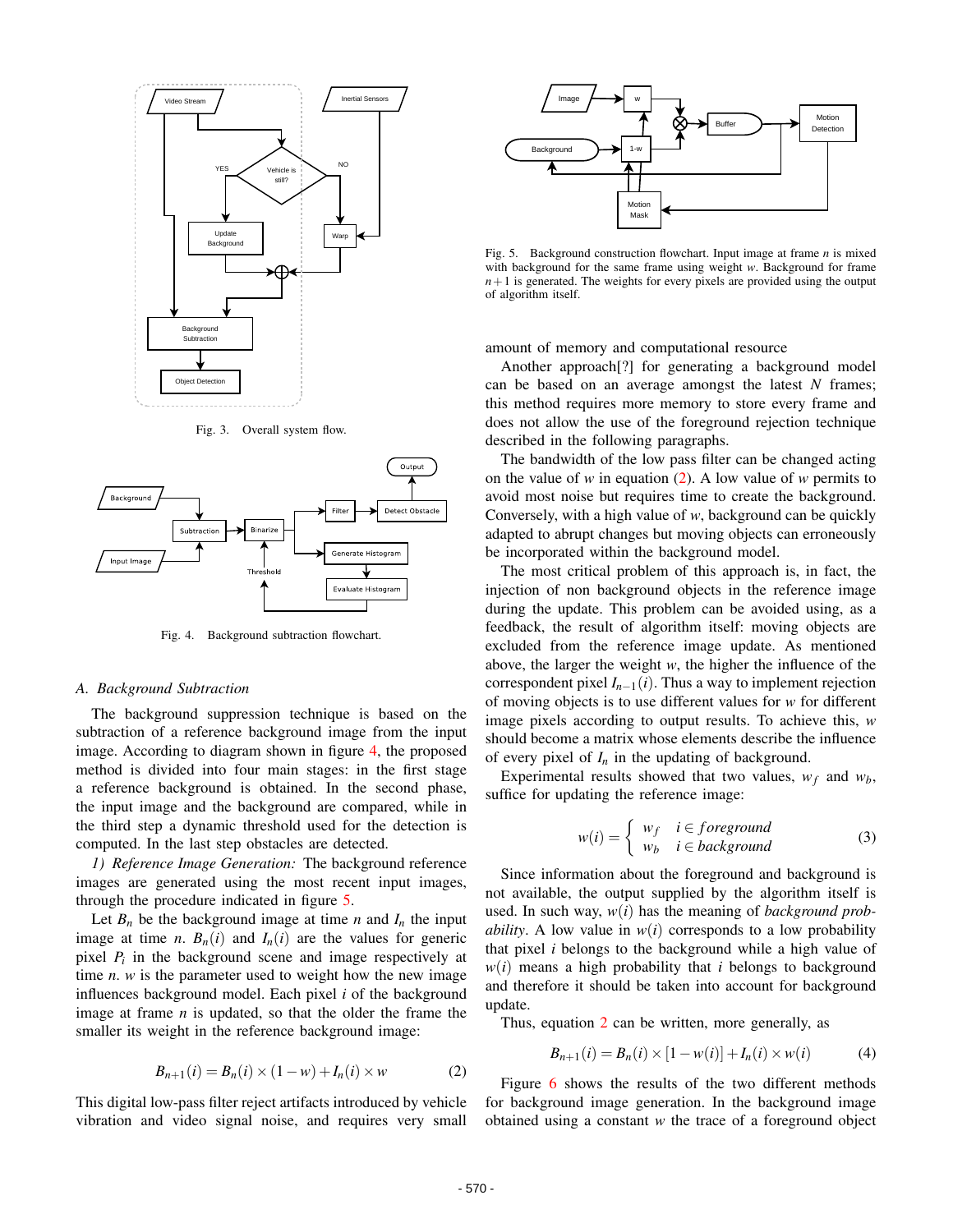

Fig. 6. Comparison of different strategies for reference image generation: (*a*) acquired image after distortion removal, (*b*) background obtained using a constant *w* or (*c*) using a varying *w*.

is visible (figure 6.b); conversely, the same objects is barely observable in the reference image obtained feeding the update with algorithm results, namely using a variable *w* (figure 6.c).

*2) Background Removal:* The obtained background reference image is matched against the most recently acquired image for detecting obstacles; namely, the difference image δ between pixels values of both images is computed.

Since the acquired images are defined in the RGB color space, their pixels can be represented by a vector. It is straightforward the use of the Euclidean distance operator for computing the difference δ between the colors of background pixels  $(B(i))$  and foreground ones  $(I(i))$ :

$$
\delta(i) = \|\vec{I}_n(i) - \vec{B}_n(i)\| \tag{5}
$$

namely:

$$
\delta(i) = \sqrt{(r - R)^2 + (g - G)^2 + (b - B)^2}
$$
 (6)

using the naming convention  $\vec{I}_n(i) = {r, g, b}^T$  and  $\vec{B}_n(i) =$  ${R, G, B}^T$ .

Unfortunately, preliminary results showed that this approach is too much affected by the luminance of pixels, therefore the Vector Angle [9] has been used for computing  $\delta(i)$ :

$$
\delta(i) = \frac{\overrightarrow{I(i)}^T \times \overrightarrow{B(i)}}{\|\overrightarrow{I(i)}\| \|\overrightarrow{B(i)}\|} \tag{7}
$$

In such a case, the difference  $\delta(i)$  between two pixels' colors is obtained as the angle formed by the two color vectors. This angle, in fact, does not depend on the module of the two vectors and, thus, it is not affected by the pixels luminance.

A threshold  $\xi$  is used to binarize the distance image  $\delta(i)$ :

$$
X_n(i) = \begin{cases} \text{ foreground} & \delta(i) > \xi \\ \text{background} & \delta(i) < \xi \end{cases}
$$
 (8)

*X<sup>n</sup>* is a binary image representing foreground and background. The threshold value ξ is critical for the whole system, since it allows to detect the presence of obstacles; a dynamic tuning of this parameter is used to improve the effectiveness of the system.

*3) Threshold tuning:* Once a first output is provided by the system, it is necessary to adjust the threshold matrix used for the foreground/background discrimination.

A vertical and a horizontal histogram are computed counting foreground pixels for each row and column. A Gaussian low pass filter is applied to the histograms in order to remove noisy components and merging close areas.

These two histograms strongly depend on the number and size of foreground areas in  $X_n$ . Namely, they reach high values when a large amount of foreground is detected in  $X_n$ , while are null when no foreground is detected.

Threshold ξ is lowered when no foreground is detected and increased when too much foreground is detected: a constant threshold  $\gamma$  is applied to the vertical and horizontal histogram and the percentage  $\Rightarrow$  of overthreshold values of the two histogram is computed. When  $\ni$  is bigger than a given threshold γ, ξ is lowered, conversely, ξ is increased if  $\exists$  is smaller than γ.

In such way the threshold  $\xi$  is tuned according to system results in order to adapt to changing environments.

*4) Obstacle Detection:* The binary image *X<sup>n</sup>* used to generate histograms, is yet a raw result. This preliminary output is affected by a great amount of noise and need an additional filtering.

Morphological filters are used for image enhancement. A first filter removes isolated pixels, simply discarding every pixel in the image that does not have, in the  $3 \times 3$  neighborhood, any other overthreshold pixels. A second filter applies a morphological expansion to the image using a  $5 \times 5$  neighborhood to obtain contiguous clusters of overthreshold pixels.

A further processing detect contiguous areas producing – as final output– bounding boxes that enclose the clusters of overthreshold pixels.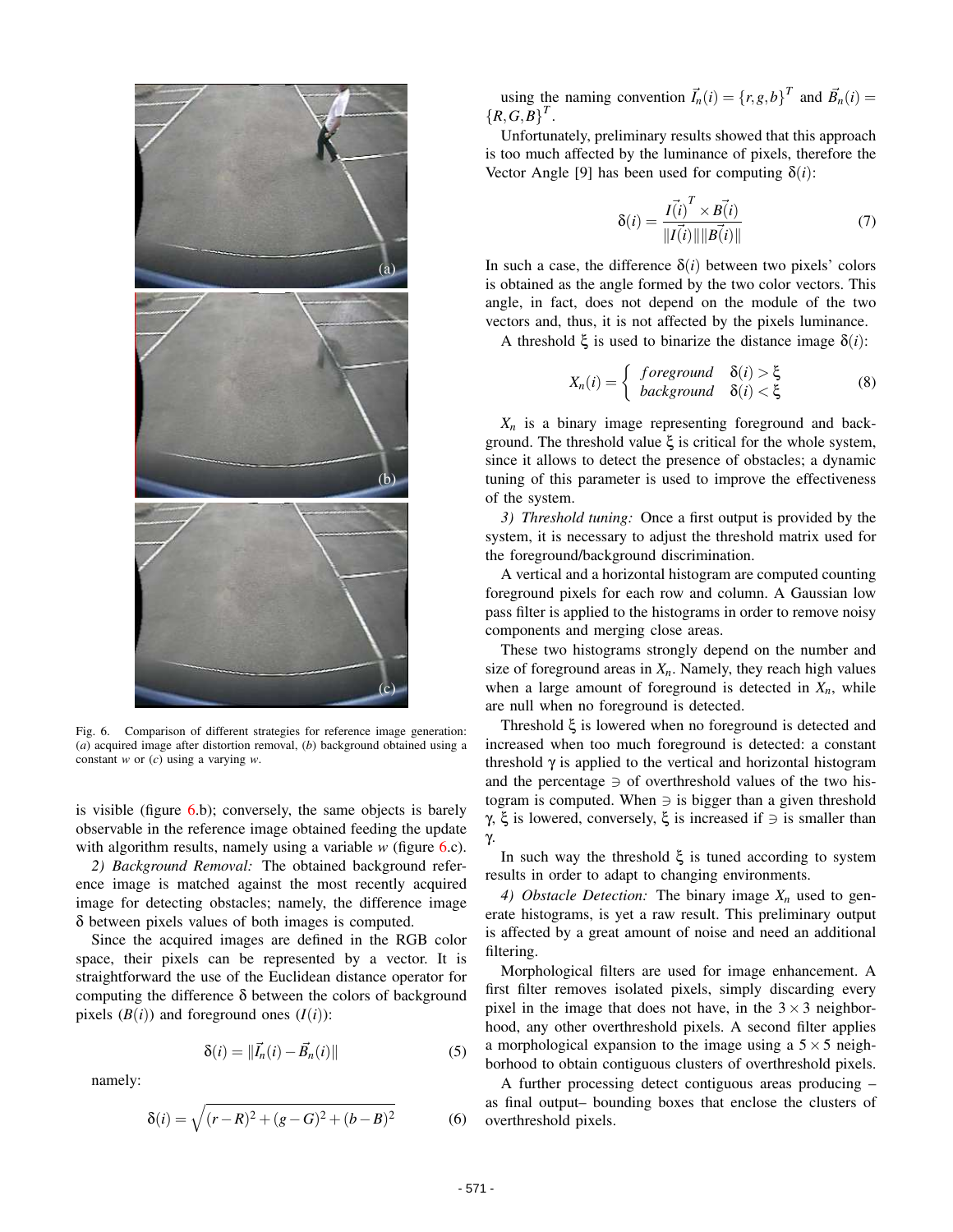

Fig. 8. Temporal IPM: (*a*) current frame, (*b*) binarized output image is obtained as difference between (*c*) remapped current frame and (*d*) remapped and roto-translated previous frame.

*5) Results:* The discussed system has been tested on several  $320 \times 240$  pixels color images acquired by a camera installed on a truck and framing the area of the road close to the vehicle.

The test sequences comprise different urban and extra-urban scenarios and contain both moving and still situations.

Figure 7 shows both partial and final results of the background subtraction processing. The first and second rows present a case in which an obstacle (a pedestrian) enters the scene and rapidly moves away; in such case the background image is barely affected by the presence of a foreground object.

Conversely, in the last row a pedestrian stopped and crouched in front of the vision system being incorporated in the background reference image. Anyway, as soon as he starts moving, he is detected as an obstacle and the background reference image slowly updates to his removal.

Working on color images [1], [10] allows the use of Vector Angle technique that proved to be less prone to luminance variation, in particular to shadows.

The system has proven to obtain good results. Anyway, due to the specific camera position, only part of most pedestrians is detected. In addition, vibrations due to the engine of the truck have demonstrated to be a strong source of noise for the detection leading to blinking false positives.

Background subtraction and obstacle detection run at 30 Hz on a 3.2 GHz Pentium 4.

## *B. Temporal IPM*

In motion situations, the background subtraction technique is of no use, since a fast evolving background is present. In such a case a different approach is used: the *Temporal IPM*.

Using the assumption of a flat road in front of the vision system and thanks to the knowledge of camera parameters, the perspective effect can be removed from acquired images (figure 8.a) producing remapped images (figure 8.c). The remapped images contain a bird's eye view of the road [11].

Thanks to the inertial sensors, it is possible to know the speed and yaw of the vehicle. These parameters can be used to bring to correspondence two consecutive remapped frames roto-translating the remapped previous frame with respect to remapped current frame (figures 8.c and 8.d).

The so-remapped images are different only where something other than road surface (namely an obstacle) is framed. Therefore a simple pixel-wise comparison can be used for obstacle detection producing a difference image that highlights the presence of obstacles (figure 8.b).

This approach is currently under further development. Preliminary results show that this method is promising and effective for vehicle's speed up to 40 km/h.

#### V. CONCLUSIONS

In this paper an approach to obstacle detection for startinhibit or slow speed situations has been presented.

A single color camera has been installed on a truck monitoring the driver's blind area in front of the truck up to few meters ahead.

When the truck is not moving, a background subtraction approach is used to detect obstacles. The background is assumed as stationary for a limited amount of time, a reference background image is computed and compared against acquired images. A strong difference between acquired and background reference image detects an obstacle. This approach is useful to inhibit the start when obstacles are present in front of the vehicle.

A second approach is used when the truck is moving. The system, by means of inertial sensors, can detect moving situations and compute its ego-motion. A temporal stereo match technique is currently under development to detect obstacles in such case.

Current work is aimed at the development of a system for distinguishing among different obstacles i.e. vulnerable road users, vehicles, other objects/barriers.

#### **REFERENCES**

- [1] D. H. A. Woo, "A Background Subtraction for a Vision-based User Interface," in *Procs. IEEE Joint Conf. on Information, Communications and Signal Processing and Pacific Rim Conf. on Multimedia*, vol. 1, Singapore, Dec. 2003, pp. 263–267.
- [2] M. Seki, H. Fujiwara, and K. Sumi, "A Robust Background Subtraction Method for Changing Background," in *Procs. IEEE Intl. Workshop on Applications of Computer Vision*, Palm Springs, CA, USA, Dec. 2000, pp. 207–213.
- [3] E. Hayman and J.-O. Eklundh, "Statistical Background Subtraction for a Mobile Observer," in *Procs. IEEE Intl. Conf. on Computer Vision*, Nice, France, Oct. 2003, pp. 67–74.
- [4] Y. Ren, C.-S. Chua, and Y.-K. Ho, "Motion Detection with non-Stationary Background," in *Procs. IEEE Conf. on Image Analysis and Processing*, Palermo, Italy, Sept. 2001, pp. 73–83.
- [5] R. E. Kalman, "A New Approach to Linear Filtering and Prediction Problems," *Trans. ASME Journal of Basic Engineering*, vol. 82, no. 1, pp. 35–45, Mar. 1960.